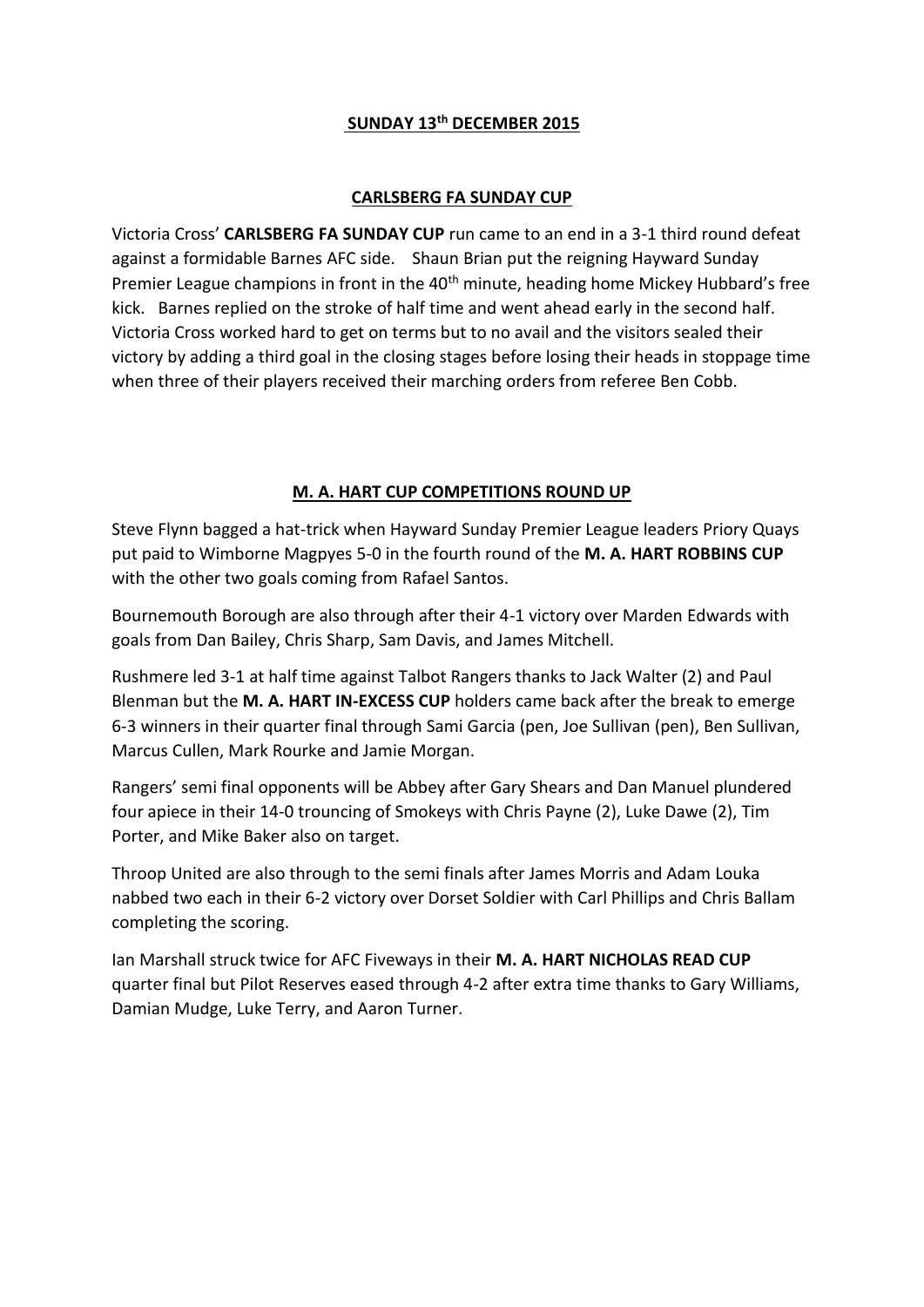## **HAYWARD SUNDAY LEAGUE ROUND UP**

East Christchurch opened their points account in the **HAYWARD SUNDAY PREMIER LEAGUE** with an emphatic 7-1 triumph over Pilot thanks to Wayne Etherton, Alan Etherton, Lee Clark, Callum Wells, Callum Dickenson, and a couple of goals from Dave Midgley. Scott Davidson scored Pilot's consolation goal.

AFC Burton remain seven points clear at the top of **DIVISION ONE** after Rich Sainsbury and Marcus Wincott ensured a 2-0 success against Parley Sports while nearest rivals Shoulder of Mutton were 6-0 winners against Bournemouth Athletic thanks to James Bartholomew (2), Joe Guerra (2), Mike Laming, and Rich Williams.

Townsend Spartans netted through Steve Hooper (2), Luke Brown, and Simon Walsh but Kinson Con had the upper hand 6-4 thanks to Kieron Mulvey's four goal blast and further goals from John Watt, and Jordyn Johnston to move up to third place.

Brit Sports are three points adrift of **DIVISION TWO** pacesetters Throop United with a game in hand after their 8-1 triumph over AFC Stourvale courtesy of Martin Johnson (2), Joe Selby, Rob Leigh, Jon Vukcevic, and a Simon Bereznicki hat-trick.

Bournemouth Electric Reserves doubled their points total when Tom Jennings, Ed Jennings, Scott Rogers, and Krisztian Vass clinched a 4-2 win over East Christchurch SSC Reserves.

Poole Borough UAB preserved their perfect record in **DIVISION THREE** when Chris Squire, Jesse Arnold, and Frankie White gave them the edge 3-2 against Richmond Park Rangers while Poole Wanderers returned to winning ways when they shaded it 4-3 against Shamrock thanks to goals from Paul Stanyard (2), Scott Burbidge, and Ian King.

AFC Wimborne just got the better of second placed Victoria Cross Reserves in **DIVISION FOUR** with goals from Ben Saunders, James Legg, and Andy Sinclair while Andy Gosling and Craig Frampton earned James & James a useful 2-2 draw with Boscombe Celtic.

Bournemouth Electric A are five points clear in **DIVISION FIVE** after Paul Conroy scored all three goals to subdue Throop United Reserves 3-2.

Bearwood Broncos go third after walloping Parkstone 8-3 thanks to a Dan Edwards hat-trick and further goals from Simon Sparrowhawk, Jack Hammond, Jack Excell, and a couple of own goals.

Harry Fry nabbed a hat-trick in AFC Burton Reserves' 7-2 drubbing of Tower Park with Ryan Attree and Kyle Butler adding two apiece.